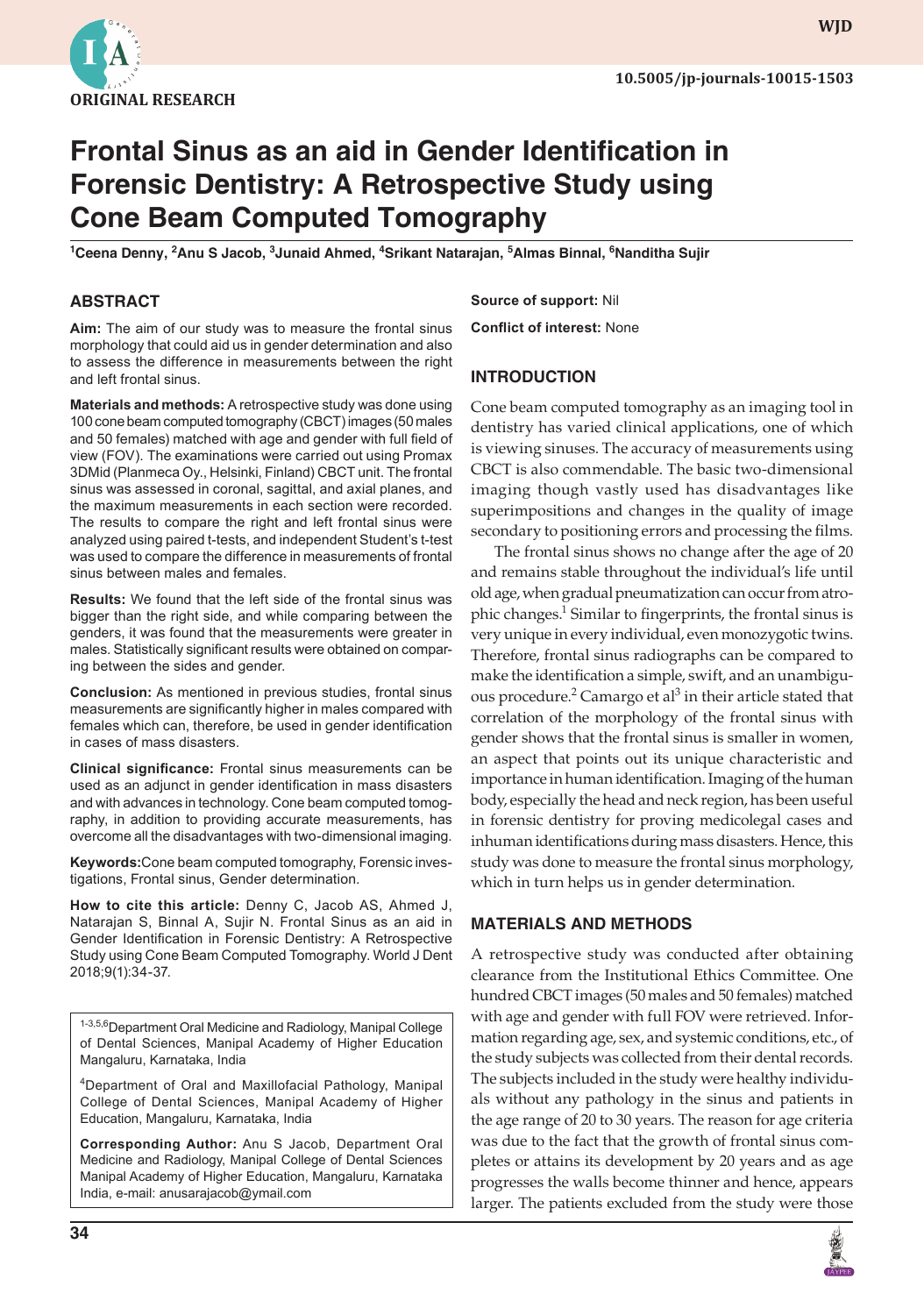*Frontal Sinus as an aid in Gender Identification in Forensic Dentistry*

who reported with history of trauma or pathology to the sinus, absence of sinus unilaterally or bilaterally, syndrome patients, patients with congenital disorders and patients with history of surgical intervention, such as orthognathic surgery, sinus lift, or any surgery. The examinations were carried out using the Promax 3DMid (Planmeca Oy., Helsinki, Finland) CBCT unit. The radiographs were taken at 90 kVp, 8 mA, and an exposure time of 27 seconds. A slice thickness of 0.400 mm was used to assess the sections. The exposure parameters according to the standard default values were based on the FOV.

The frontal sinus was assessed in coronal, sagittal, and axial planes, and the maximum measurements in each section were recorded. The height and width of the frontal sinus were measured. The coronal sections were assessed for maximum superoinferior and mesiodistal measurements for both right and left frontal sinus (Fig. 1). The measurements for right and left frontal sinus in the sagittal section, i.e., maximum superoinferior measurement, were established from the patient's medial line and the measurements taken were correlated with the coronal sections. The maximum anteroposterior (AP) measurements were recorded for right and left frontal sinus after correlation with the axial section. In the axial section, the AP measurement was recorded after correlating it with the sagittal section, and mesiodistal measurements were taken at a section where maximum mesiodistal measurements were available.

The results to compare the right and left frontal sinus were analyzed using paired t-tests, and independent Student's t-test was used to compare the difference in measurements of frontal sinus between males and females.



**Fig. 1:** Frontal sinus measurement superoinferiorly and mesiodistally in coronal section

#### **RESULTS**

#### **Paired t-test**

The paired t-test was applied to compare the difference in measurements of right and left frontal sinus in axial, coronal, and sagittal sections irrespective of gender. One hundred patients were included in the study, which was divided into 50 males and 50 females (Table 1).

#### *Axial Section*

On comparison of the mean values in the axial section anteroposteriorly on both right and left side, it was seen that the mean values in the axial section of left side were higher with a mean difference of 0.9698, which was

|                                                                                        |         |     | Standard  | <b>Paired differences</b> |          |    |         |  |
|----------------------------------------------------------------------------------------|---------|-----|-----------|---------------------------|----------|----|---------|--|
|                                                                                        | Mean    | n   | deviation | Mean difference ± SD      | t-value  | df | p-value |  |
| Pair 1                                                                                 |         |     |           |                           |          |    |         |  |
| Axial section right AP                                                                 | 9.8822  | 100 | 4.823391  | $-0.9698 \pm 3.352842$    | $-2.892$ | 99 | 0.005   |  |
| Axial section left AP                                                                  | 10.852  | 100 | 5.120162  |                           |          |    |         |  |
| Pair 2                                                                                 |         |     |           |                           |          |    |         |  |
| Axial section right MD                                                                 | 22.2003 | 100 | 8.410006  | $-0.286 \pm 18.737443$    | $-0.327$ | 99 | 0.744   |  |
| Axial section left MD                                                                  | 22.4864 | 100 | 7.542099  |                           |          |    |         |  |
| Pair 3                                                                                 |         |     |           |                           |          |    |         |  |
| Sagittal section right AP                                                              | 11.4504 | 100 | 5.703515  | $-0.824 \pm 3.512907$     | $-2.346$ | 99 | 0.021   |  |
| Sagittal section left AP                                                               | 12.2744 | 100 | 5.279986  |                           |          |    |         |  |
| Pair 4                                                                                 |         |     |           |                           |          |    |         |  |
| Sagittal section right SI                                                              | 24.3642 | 100 | 9.612597  | $-1.6842 \pm 5.668888$    | $-2.971$ | 99 | 0.004   |  |
| Sagittal section left SI                                                               | 26.0484 | 100 | 9.336425  |                           |          |    |         |  |
| Pair 5                                                                                 |         |     |           |                           |          |    |         |  |
| Coronal section right SI                                                               | 23.8624 | 100 | 8.419029  | $-2.0716 \pm 10.3888$     | $-1.994$ | 99 | 0.049   |  |
| Coronal section left SI                                                                | 25.934  | 100 | 11.02097  |                           |          |    |         |  |
| Pair 6                                                                                 |         |     |           |                           |          |    |         |  |
| Coronal section right MD                                                               | 21.944  | 100 | 7.627122  | $-0.454 \pm 7.990745$     | $-0.568$ | 99 | 0.571   |  |
| Coronal section left MD                                                                | 22.398  | 100 | 7.545016  |                           |          |    |         |  |
| SD: Standard deviation; SI: Superoinferiorly, MD; Mesiodistally; df: Degree of freedom |         |     |           |                           |          |    |         |  |

**Table 1:** Total group irrespective of gender comparison of the right and left frontal sinus: paired t-test

*World Journal of Dentistry, January-February 2018;9(1):34-37* **35**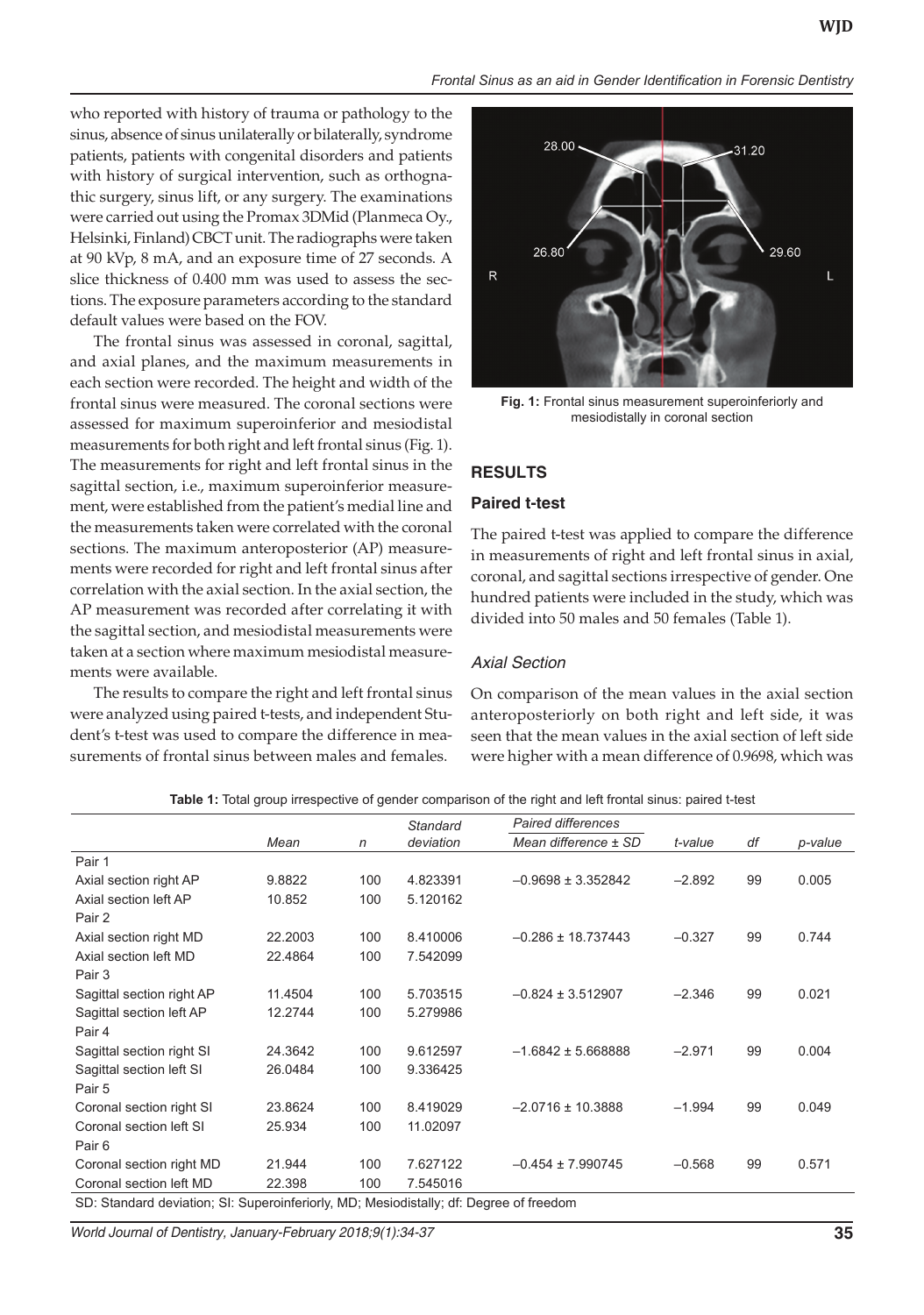statistically significant ( $p = 0.005$ ). While comparing the mean values of right and left side mesiodistally, the mean value on the left side mesiodistally was higher with a mean difference of 0.2861, which was statistically insignificant.

#### *Sagittal Section*

In this section on comparing both sides anteroposteriorly and superoinferiorly, it was found that the mean value on the left side was higher with a mean difference of 0.824 anteroposteriorly, which was statistically significant with a p-values = 0.021 and 1.6824 superoinferiorly with significant  $p = 0.004$ .

#### *Coronal Section*

On comparison of the mean values of right and left side superoinferiorly, it was found that the mean value on the left side was higher with a mean difference of 2.0716, which was statistically significant ( $p = 0.049$ ). It was found that the mean value on the left side was higher mesiodistally, with a mean difference of 0.454, which showed statistically significant  $p = 0.571$ .

#### **Independent Student's t-test**

This test was done to compare the difference in measurements of frontal sinus between males and females (Table 2).

## *Axial Section*

Comparison of the right and left frontal sinus measurements anteroposteriorly and mesiodistally between the two groups showed that both the measurements were greater in the males. The p values for right AP, mesiodistal and left AP measurements are <0.001 and the left mesiodistal measurement had  $p = 0.007$ , all of which were statistically significant.

## *Sagittal Section*

Comparison of the right and left frontal sinus measurements anteroposteriorly and superoinferiorly between the two groups showed that both the measurements were greater in the males. The p values for right and left AP measurements were <0.001 and the right and left superoinferior measurements had a  $p = 0.141$  and  $0.082$ respectively, which was statistically nonsignificant.

#### *Coronal Section*

Comparison of the right and left frontal sinus measurements superoinferiorly and mesiodistally between the two groups showed that both the measurements were greater in the males. The p values for right and left mesiodistal measurements were <0.001, and the right and left superoinferior measurements had a  $p = 0.243$  and  $0.805$ respectively, which was statistically nonsignificant.

| Table 2: Independent t-test for comparison of frontal sinus among both the genders |     |              |                        |         |        |         |  |
|------------------------------------------------------------------------------------|-----|--------------|------------------------|---------|--------|---------|--|
|                                                                                    | Sex | $\mathsf{n}$ | $Mean \pm SD$          | t-value | df     | p-value |  |
| Axial section right AP                                                             | M   | 50           | 12.252 ± 4.826764      | 5.621   | 98     | < 0.001 |  |
|                                                                                    | F   | 50           | $7.5124 \pm 3.49946$   |         |        |         |  |
| Axial section right MD                                                             | M   | 50           | $25.12 \pm 6.749513$   | 3.686   | 98     | < 0.001 |  |
|                                                                                    | F   | 50           | 19.2806 ± 8.941291     |         |        |         |  |
| Axial section left AP                                                              | M   | 50           | 13.156 ± 5.828717      | 5.02    | 71.253 | < 0.001 |  |
|                                                                                    | F   | 50           | $8.548 \pm 2.856517$   |         |        |         |  |
| Axial section left MD                                                              | M   | 50           | 24.4924 ± 7.491728     | 2.746   | 98     | 0.007   |  |
|                                                                                    | F   | 50           | $20.4804 \pm 7.1126$   |         |        |         |  |
| Sagittal section right AP                                                          | M   | 50           | $13.7916 \pm 5.974485$ | 4.483   | 98     | < 0.001 |  |
|                                                                                    | F   | 50           | $9.1092 \pm 4.3409$    |         |        |         |  |
| Sagittal section right SI                                                          | M   | 50           | 25.7844 ± 7.681863     | 1.486   | 87.111 | 0.141   |  |
|                                                                                    | F   | 50           | 22.944 ± 11.11587      |         |        |         |  |
| Sagittal section left AP                                                           | M   | 50           | 14.5044 ± 6.210793     | 4.641   | 67.593 | < 0.001 |  |
|                                                                                    | F   | 50           | $10.0444 \pm 2.757305$ |         |        |         |  |
| Sagittal section left SI                                                           | M   | 50           | $27.6724 \pm 8.743145$ | 1.758   | 98     | 0.082   |  |
|                                                                                    | F   | 50           | 24.4244 ± 9.710389     |         |        |         |  |
| Coronal section right SI                                                           | M   | 50           | $24.852 \pm 5.580843$  | 1.178   | 74.676 | 0.243   |  |
|                                                                                    | F   | 50           | 22.8728 ± 10.49105     |         |        |         |  |
| Coronal section right MD                                                           | M   | 50           | $25.172 \pm 5.816095$  | 4.653   | 98     | < 0.001 |  |
|                                                                                    | F   | 50           | 18.716 ± 7.90196       |         |        |         |  |
| Coronal section left SI                                                            | M   | 50           | $26.208 \pm 8.524247$  | 0.247   | 98     | 0.805   |  |
|                                                                                    | F   | 50           | 25.66 ± 13.13722       |         |        |         |  |
| Coronal section left MD                                                            | M   | 50           | 24.824 ± 7.348318      | 3.38    | 98     | 0.001   |  |
|                                                                                    | F   | 50           | 19.972 ± 7.000526      |         |        |         |  |

SD: Standard deviation, SI: Superoinferiorly, MD: Mesiodistally; df: Degree of freedom